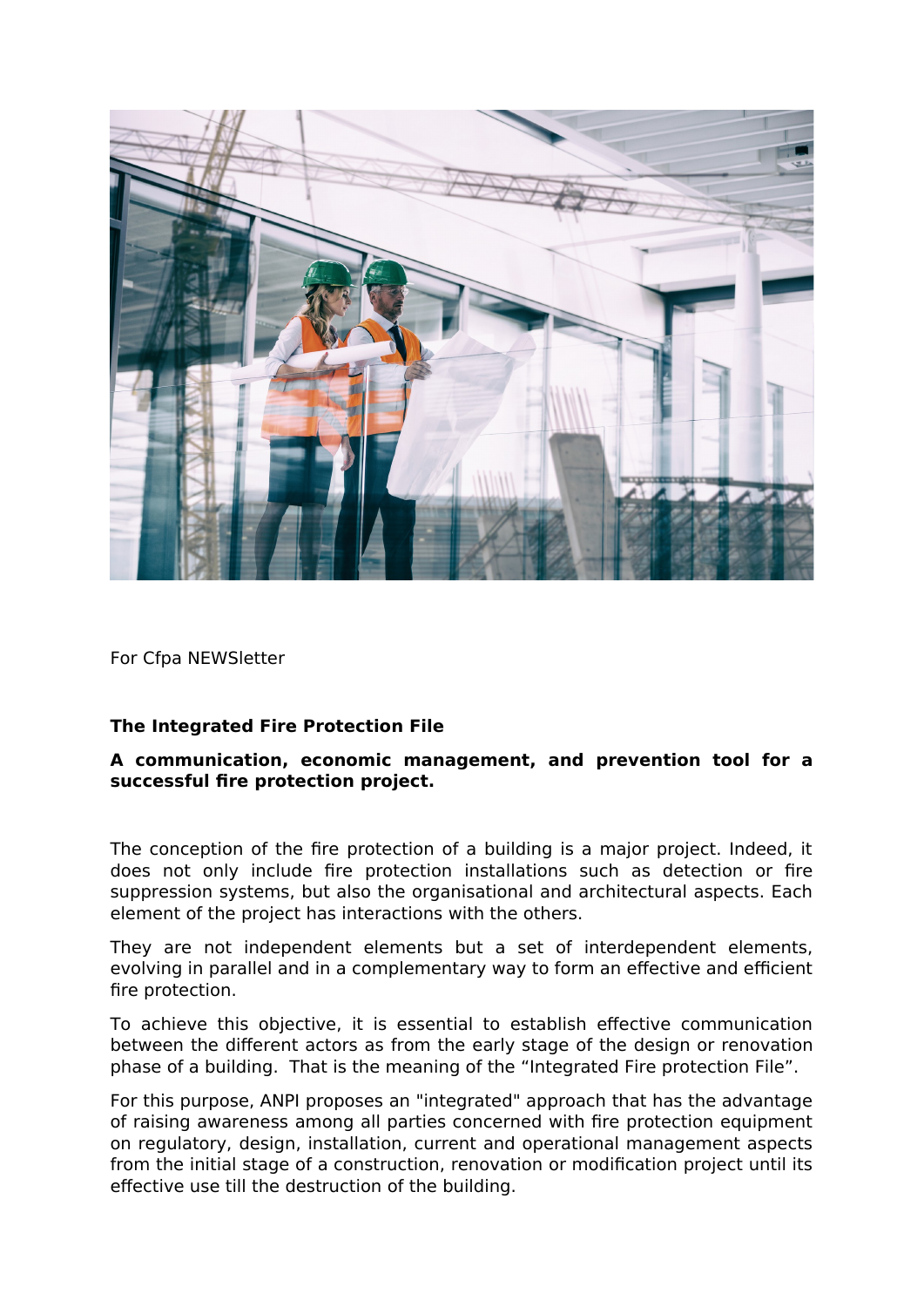Decisions taken alone and/or without consultation are cause of problems in the future and lead to ineffectiveness and inadequacy of the installed protective measures. This type of situation is common and leads not only to delivery delays, but also to significant additional costs associated to the modifications required by the inspection authorities/bodies.

The Integrated Fire Protection File is above all an economic management tool! It avoids additional costs at the end of the construction site since it allows all applicable requirements to be integrated from the very beginning of the project!

There are too many examples of such errors:

- The capacity of a new dancing hall was reduced the emergency exits were too narrow.
- A cinema complex was closed due to inefficient smoke extraction system.
- A fire in a new storage space in large department store they forgot to adapt the fire detection system.
- The sprinkler installation made inefficient by new high-rise shelving.
- Etc.

What should have been done to avoid these non-conformities? - Consult each other.

The contracting authority and its safety advisor, architects and design offices, requesting authorities, insurers, project managers, technical inspectors and specialised companies (subcontractors) should have to analyse together the various risk parameters and their regulatory implications. They have to work together to develop the fire prevention and protection measures to be taken into account, and together determine the permissible residual risk.

This will result in a collegial decision that incorporates the opinions of authorities, rescue services, insurers and control bodies that normally are involved at the end of the process.

ANPI therefore recommends that all aspects of the building or renovation project should be integrated into a single document, the "Integrated File", which will follow the same logic at all stages of the project, including the installation and modification of fire protection equipment:

- Regulatory aspect

- Risk analysis
- Tender specifications and writing of the order form
- Study of plans
- Receipt and initial inspection
- Maintenance and periodic inspection

It resumes the framework of the future building's fire protection procedures and includes a description of the building's location, environmental factors, operating function(s) and operational processes.

In some aspects, the "Integrated File" may be similar to the "Fire Prevention File" required by the Belgian legislation on Health and Safety at Work or the "Subsequent Intervention File" required by the legislation on Temporary Work Sites, but its approach is much more complete because it integrates the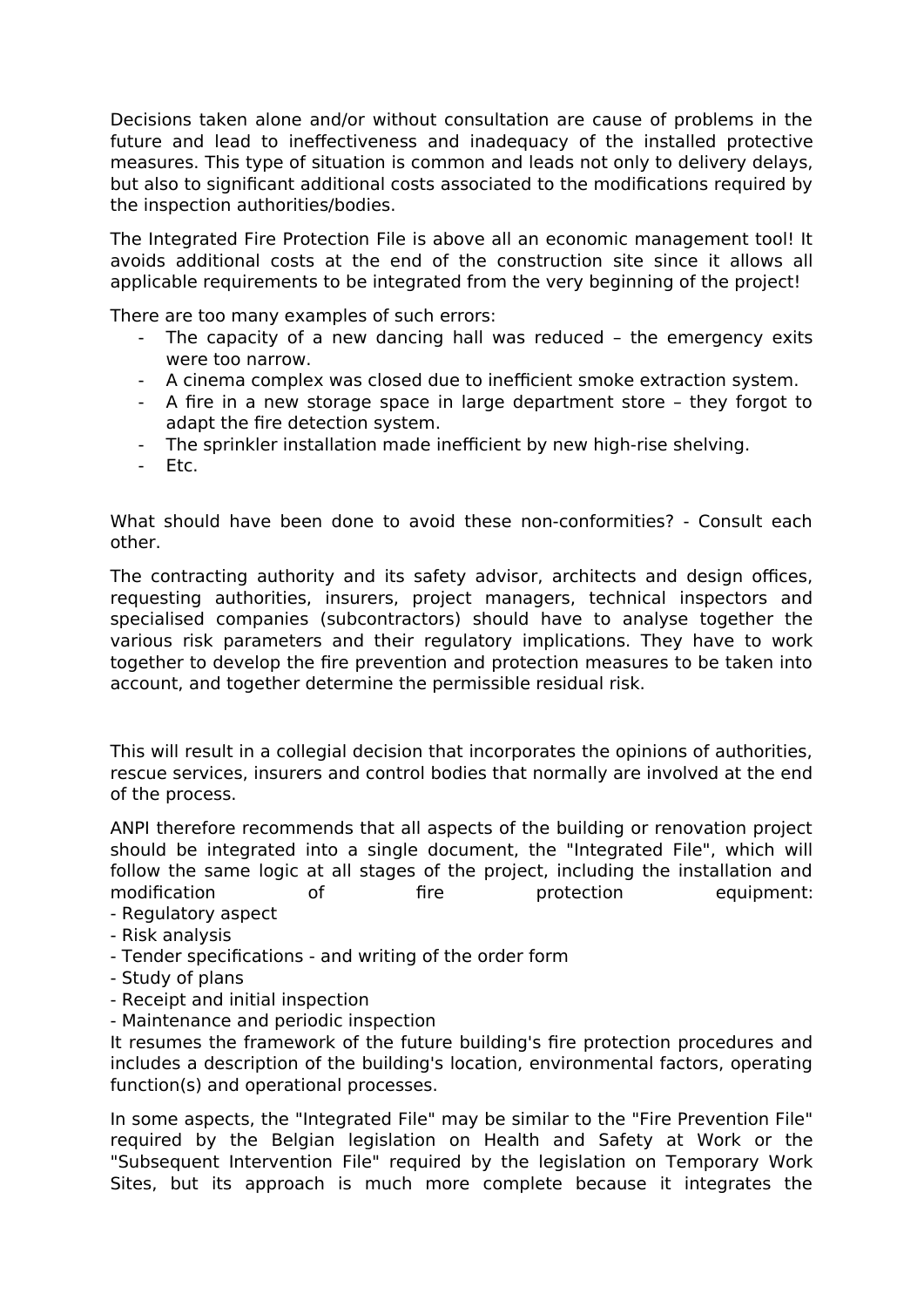organizational aspects into the purely "technical" aspects of an equipment, details concerning procedures, risk analysis, verification, maintenance and control.

Today, in the light of its experience as accredited inspection body, ANPI hopes to introduce this approach not only during the construction of a building but also during any decision involving the selection, purchase, installation, acceptance and inspection of fire protection equipment or installations.

This "Integrated Fire Equipment File" should include:

(a) stakeholders: the parties and persons involved: their interest, their role in the design, implementation and adoption of the project;

(b) the operational analysis, i.e. the intended use and the conditions set for that use;

(c) occupancy and use characteristics: the type of occupancy, industrial procedures, characteristic functions;

(d) The description and characteristics likely to impact the fire protection equipment of the structure and its environment, equipment and processes and their possible impact on fire safety. This chapter details the characteristics of the fire protection installations and equipment required at each stage of the project, considering the presence of other equipment that may affect the spread of fire or the effectiveness of fire protection systems:

And of course also:

e) information about the building and structure;

f) environment characteristics: extinguishing water sources, flow/pressure characteristics of the public network;

g) the possible impact of outdoor activities;

h) access for emergency services - travel time from the firehouse;

i) the evacuation concept with a description of the organisation and material means of evacuation, both for the structure as a whole and for specific situations;

j) emergency procedures and necessary equipment are considered at all levels from the design phase, from the construction site to the commissioning of the structure;

These involve:

- the organisation and training of the internal intervention service (internal fire-fighting service);

- organizational measures in the event of an evacuation and safety procedures related to fire procedures;

- measures to limit the economic, environmental (resilience plan) and alarm consequences of neighbouring authorities and/or populations;

k) the implementing regulations.